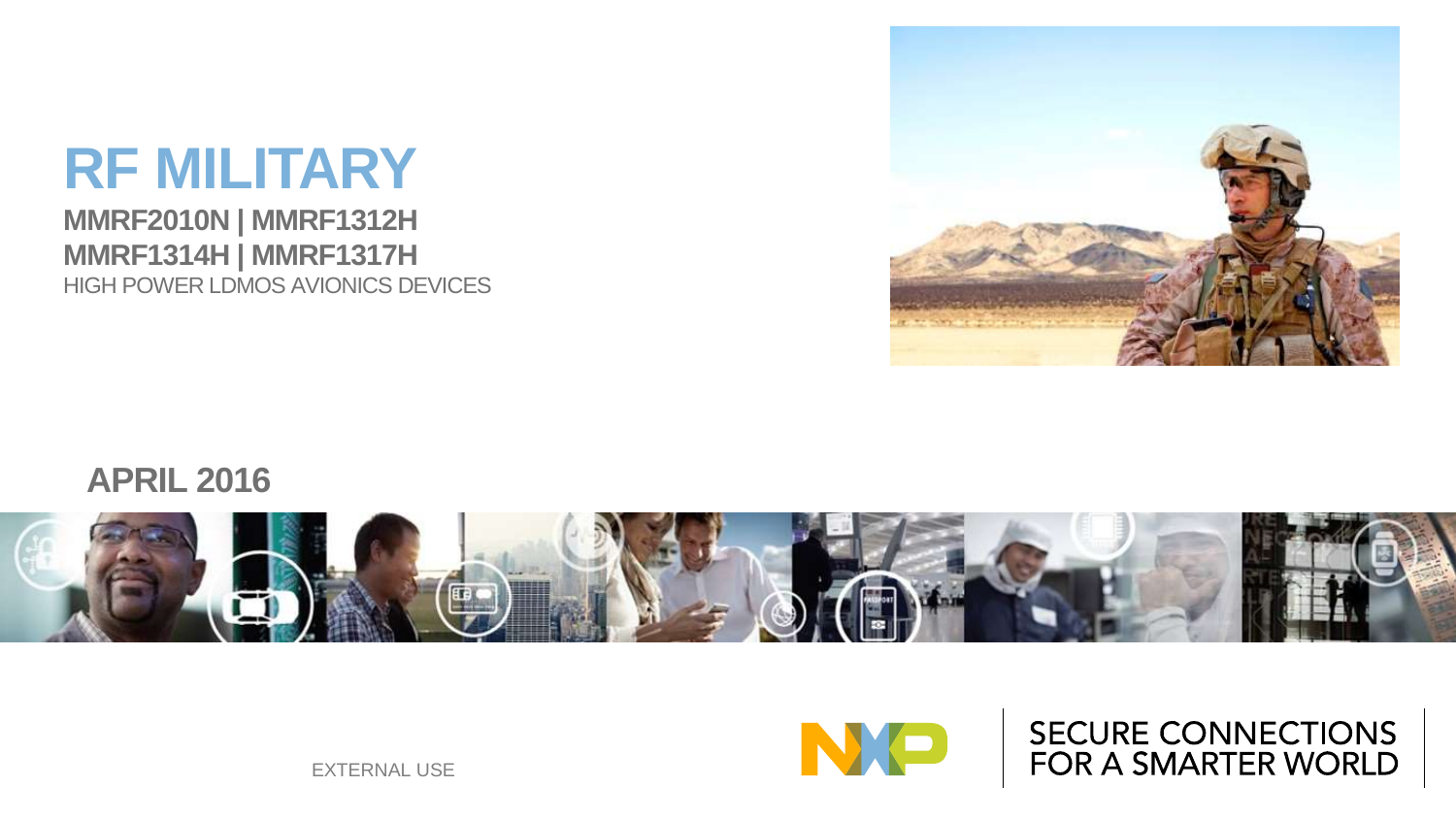## **NXP RF Military Overview**

- NXP RF (formerly Freescale) is **#1 in RF power** for cellular infrastructure**\***
- Strong presence in ISM, mobile radio, broadcast and avionics
- June 2013: Freescale RF announced new focus supporting U.S. defense industry

#### **NXP RF Military Value Proposition**

- **Products and Technology**
	- − Leveraging 20 years of innovation in RF power
	- − Highest performing RF portfolio
- **Support**
	- − U.S. LDMOS fabrication and dedicated internal manufacturing
	- − NXP product longevity program (10 or 15 years)
	- − Dedicated U.S.-based applications & systems engineering support
- **Compliance**
	- − ITAR compliant, secure technical data handling *\*Source: ABI 2013 Report*



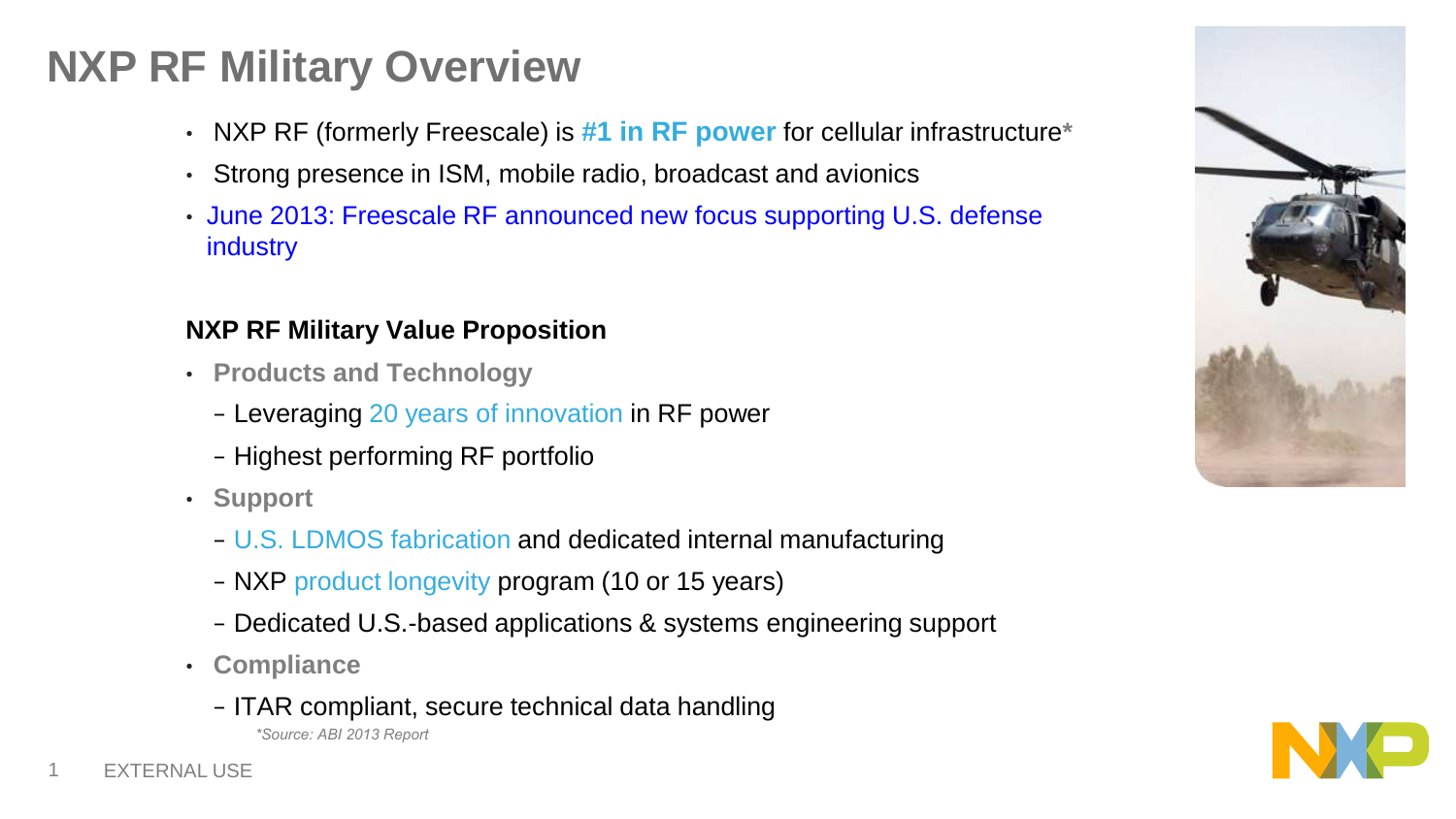## **MMRF2010N: 250 W Peak – L-Band Transistor**



- 1030 to 1090 MHz
- 250 W Peak, 50 V
	- Gain: 32.1 dB @ 1090 MHz, Drain Efficiency: 61.4%
- Housed in TO-270WB plastic package
- Ruggedness: > 10:1 VSWR
- Product Longevity Program: warranted availability until 2029
- Typical Applications
	- IFF and secondary radar



**Available Reference Circuits:** 1. 1090 MHz 2. 1030-1090 MHz

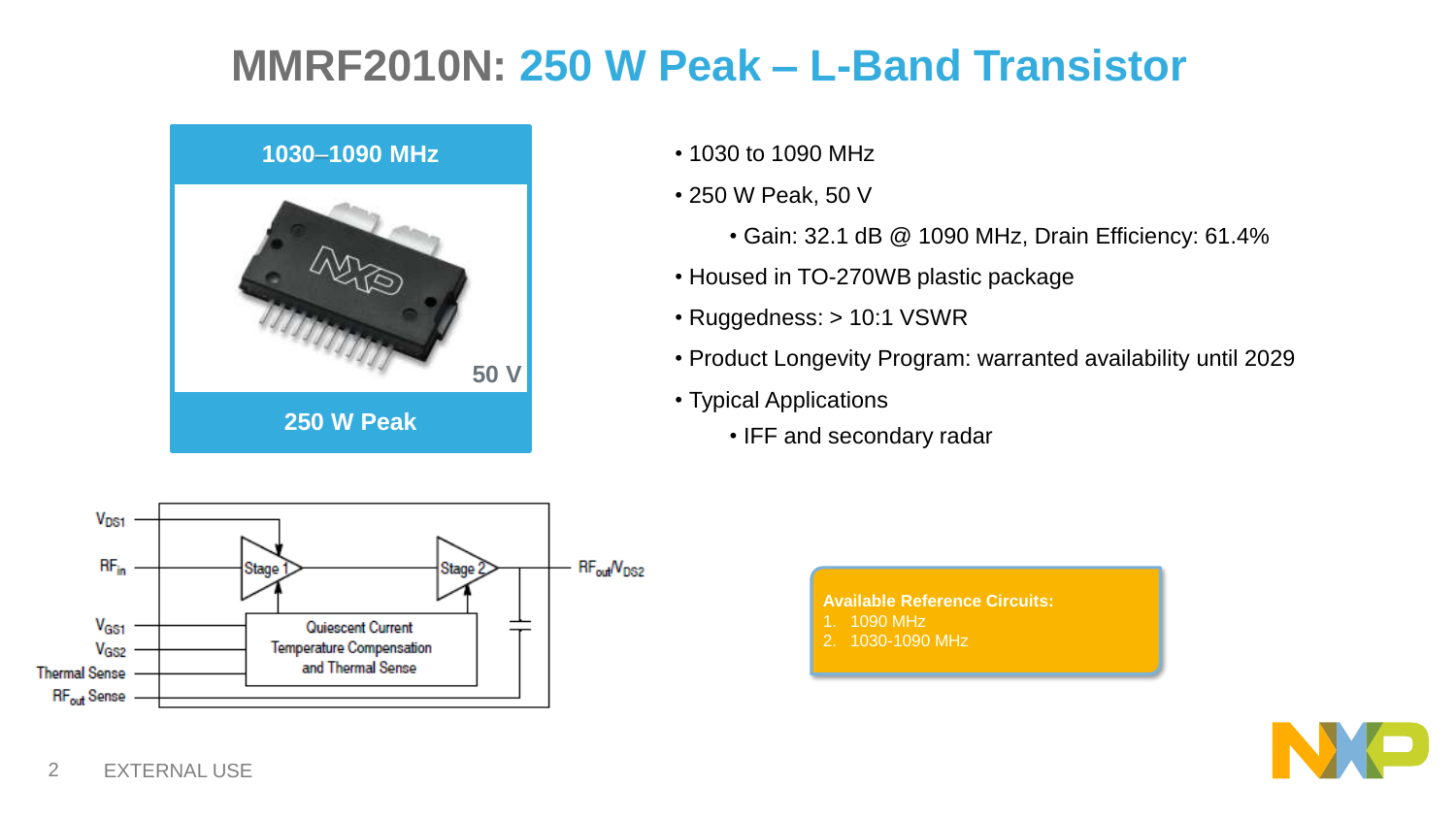## **MMRF2010N: Featured Device**

#### **Features**

- Characterized over 1030–1090 MHz
- On-chip input (50 ohm) and interstage matching
- Single ended
- Integrated ESD protection
- Low thermal resistance
- Integrated quiescent current temperature compensation with enable/disable function

#### **Competitive Advantages**

- Suitable for use in pulse applications with large duty cycles and long pulses
- Device in NXP 15 year Product Longevity Program
- Able to replace multiple RF amplifiers with one wideband PA
- Application circuit support
- Dedicated RF Military team
- Availability: Device is in production as earless and gull winged. Orderable part number is MMRF2010NR1.

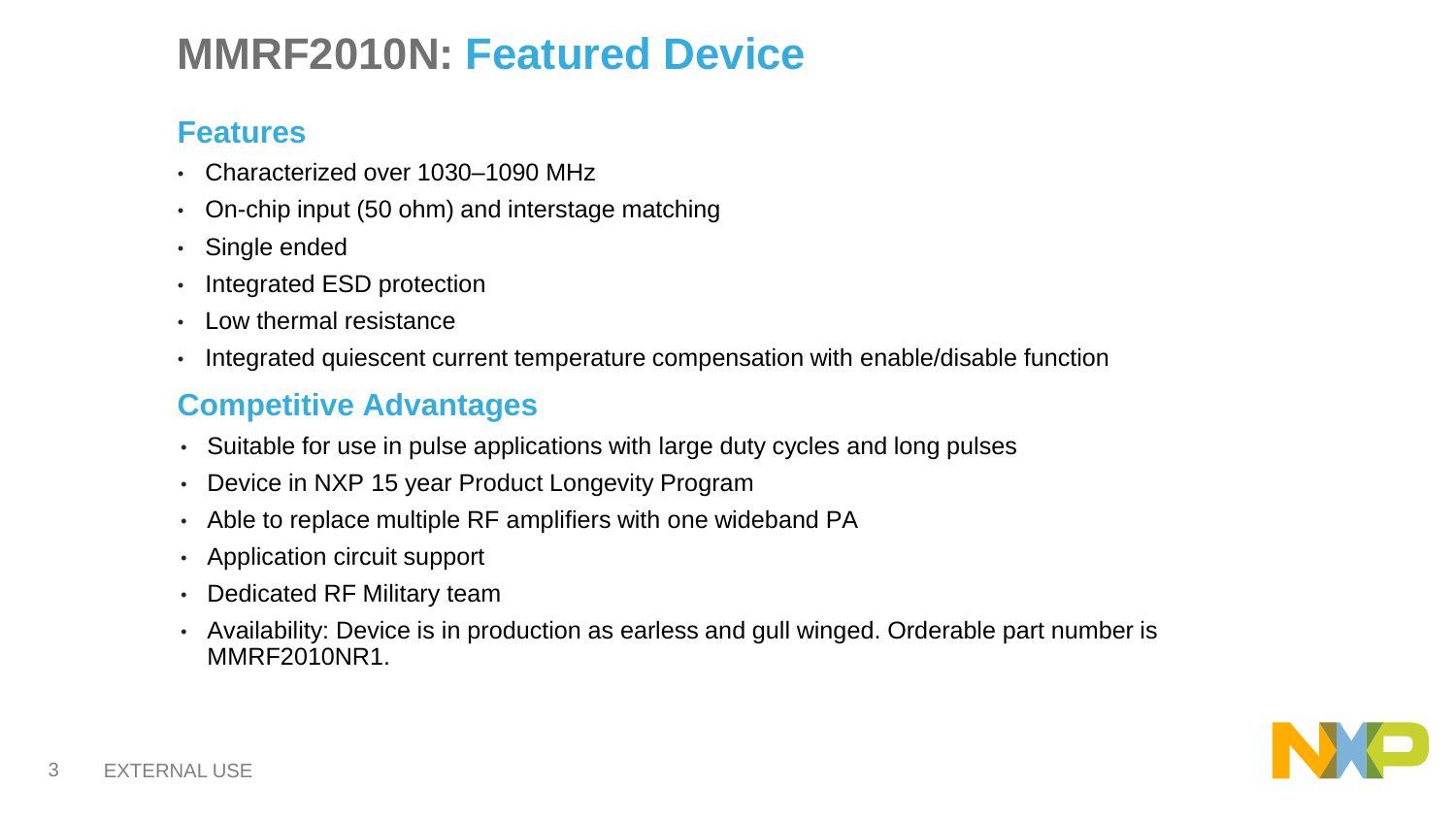## **MMRF2010N Applications Circuit: 1030 to 1090 MHz**



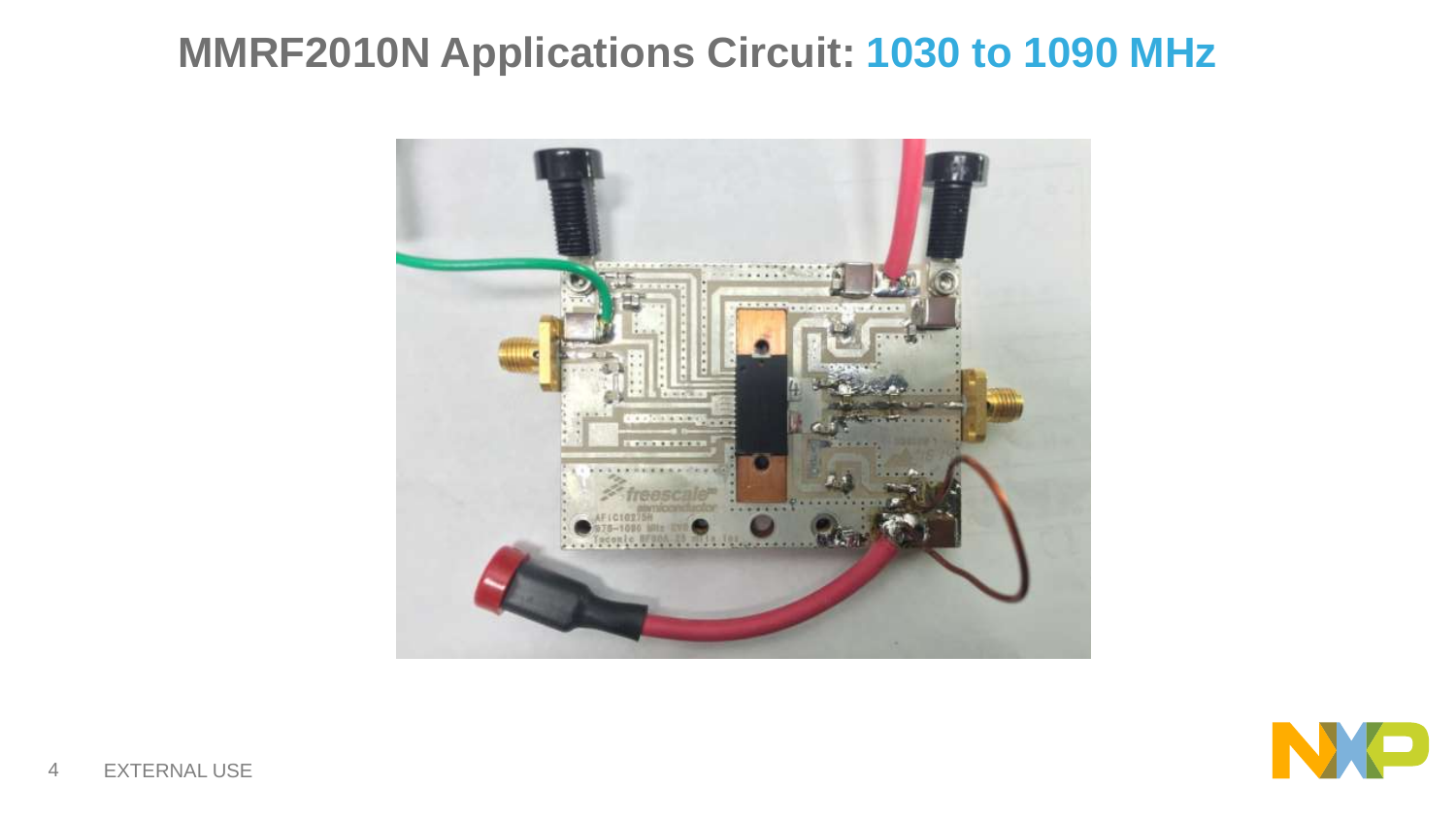## **MMRF1312H: 1200 W Peak – L-Band Transistor**



- High power 1200 W Peak @ P3dB across 900 to 1215 MHz in one circuit
	- Gain: 17.3 dB @ 960–1215 MHz, Drain Efficiency: 54%
- Housed in NI-1230 air-cavity ceramic package
- High Ruggedness: > 20:1 VSWR
- Product Longevity Program: warranted availability until 2030
- •Typical Applications
	- High power L-Band radar applications
	- Avionics navigation applications
	- Commercial aviation secondary surveillance radar



- **Available Reference Circuits:**
- 1030 MHz
- 2. 900-1215 MHz

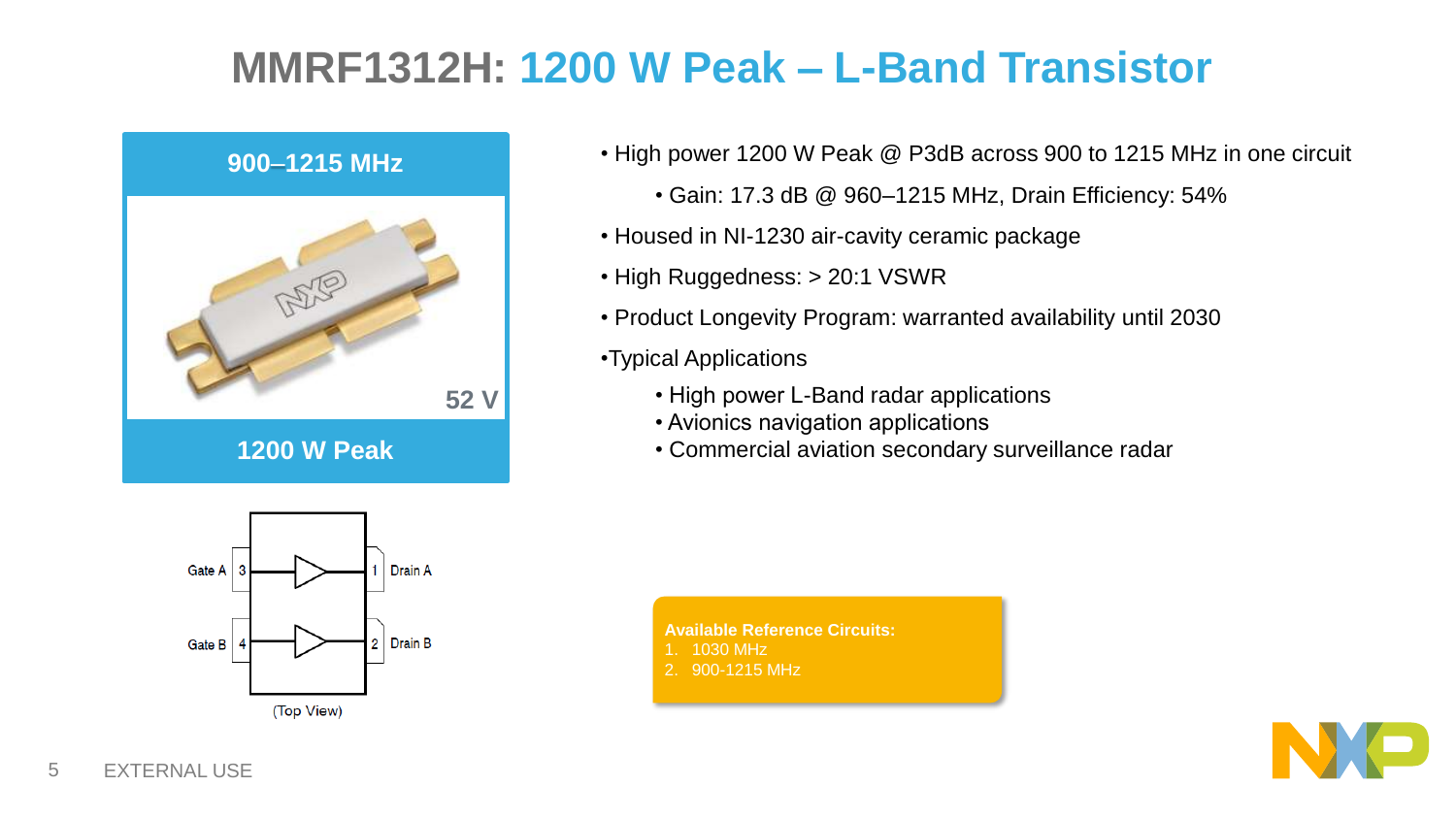## **MMRF1312H: Featured Device**

#### **Features**

- Internally input and output matched for broadband operation and ease of use
- Device can be used in a single-ended, push-pull or quadrature configuration
- High ruggedness, handles > 20:1 VSWR
- Integrated ESD protection with greater negative voltage range for improved Class C operation and gate voltage pulsing
- Characterized with series equivalent large-signal impedance parameters

#### **Competitive Advantages**

- Suitable for use in pulse applications with large duty cycles and long pulses
- Device in NXP 15 year Product Longevity Program
- Able to replace multiple RF amplifiers with one wideband PA
- Application circuit support
- Dedicated RF Military team
- Availability: Device is in production as eared, earless and gull winged. Orderable part number is MMRF1312HR5.

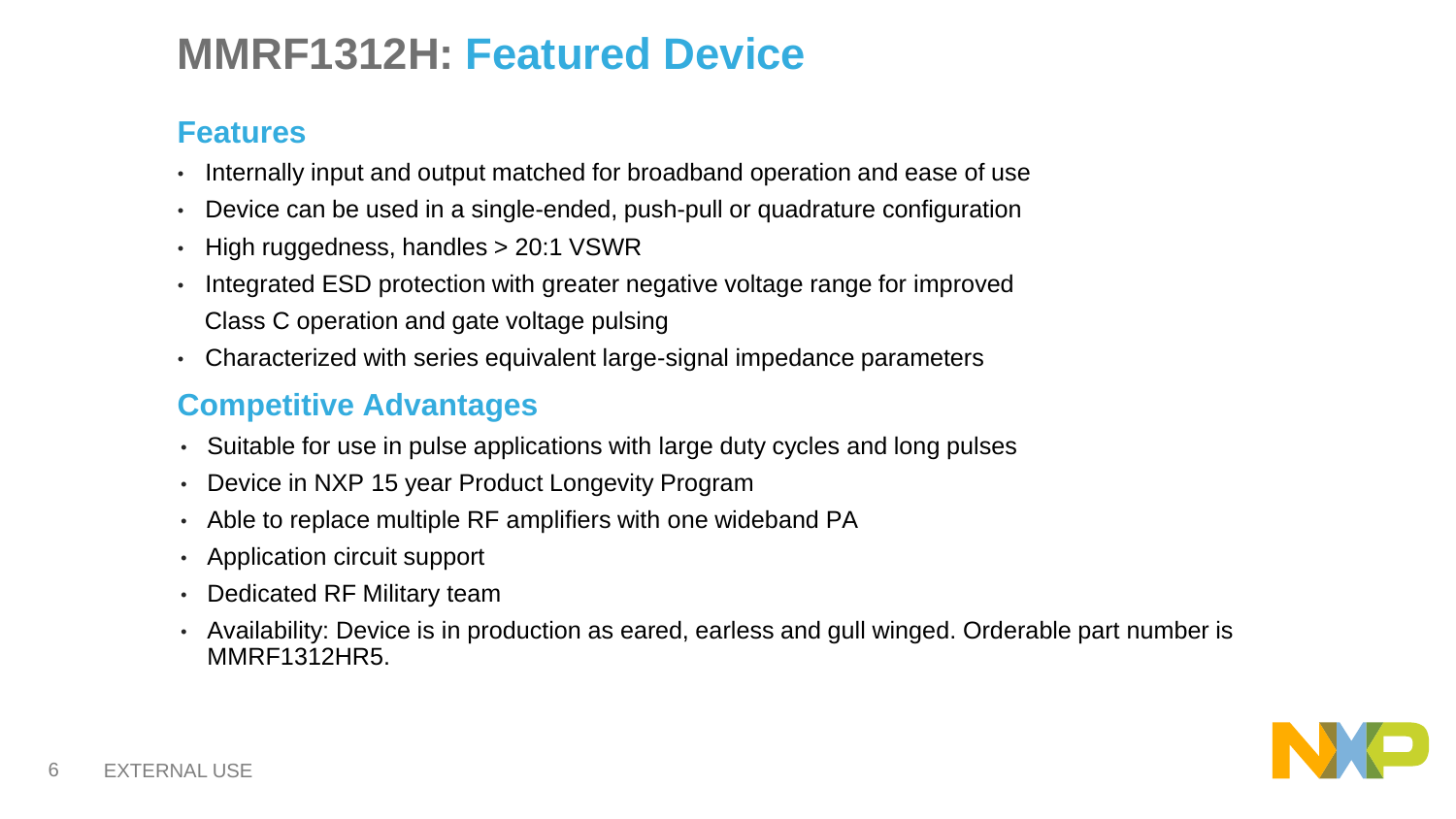## **MMRF1312H Applications Circuit: 900 to 1215 MHz**



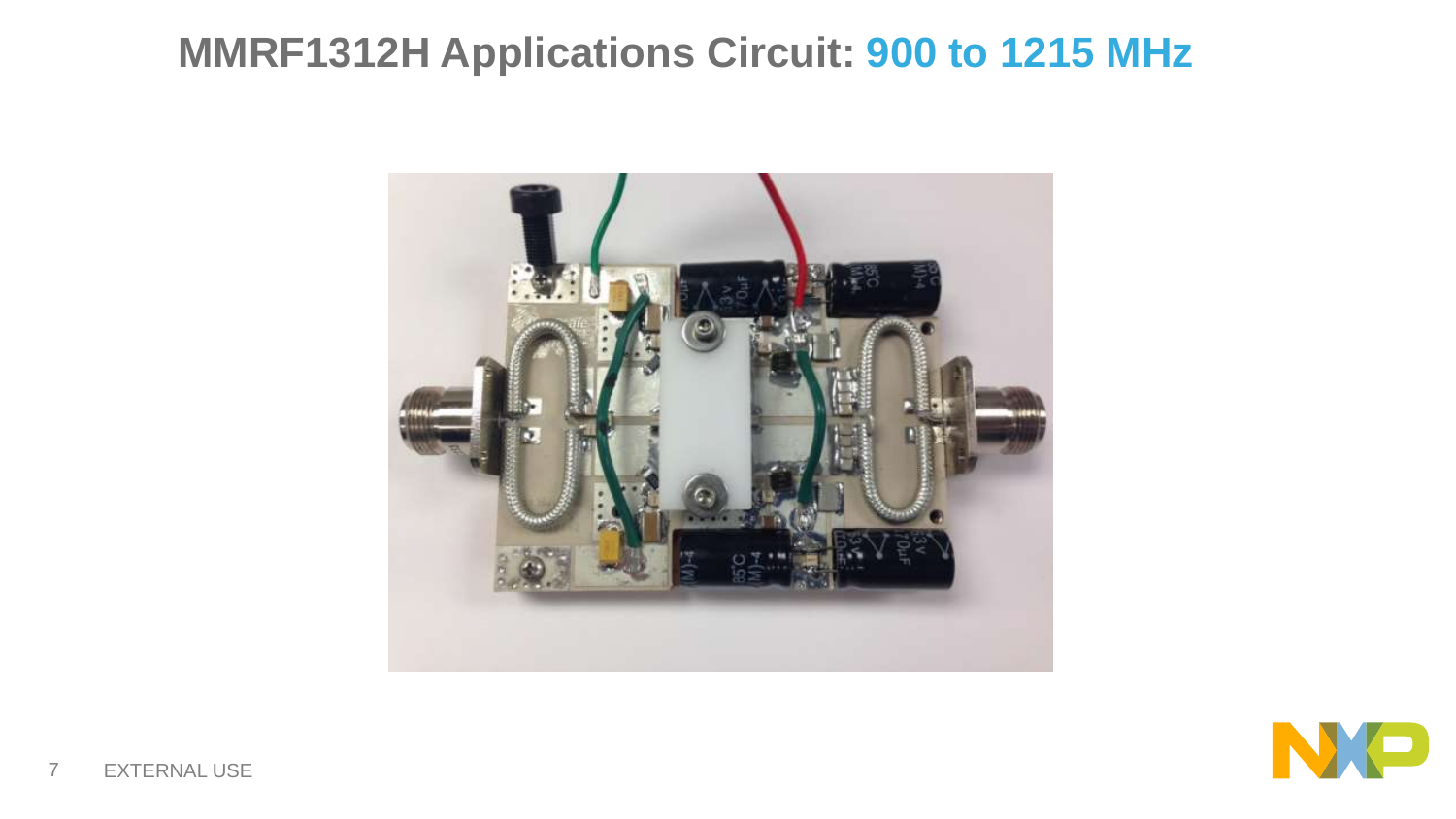#### **MMRF1312H: Gain, Efficiency and IRL versus Frequency**



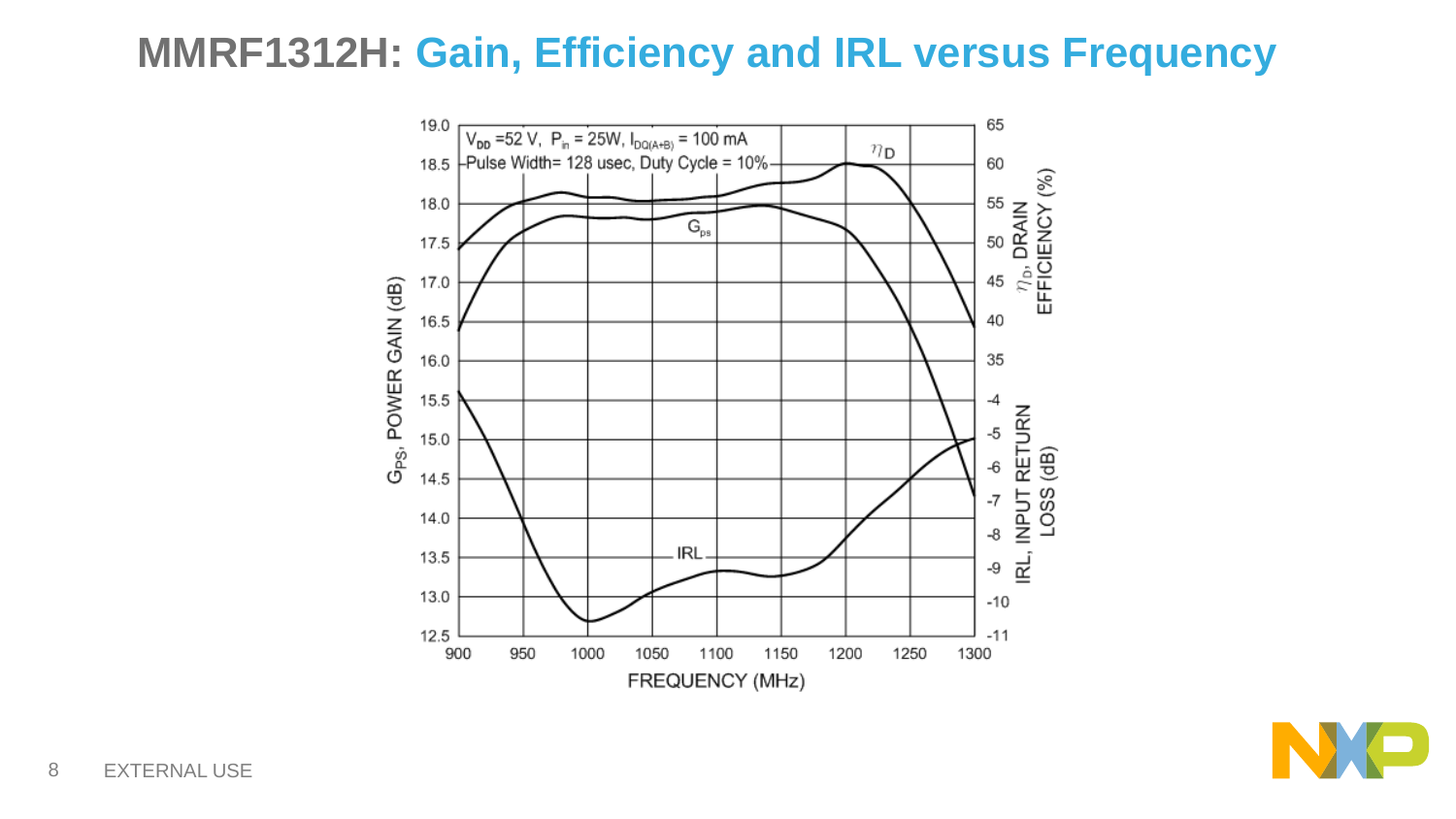#### **MMRF1312H: Gain and Efficiency versus Power**



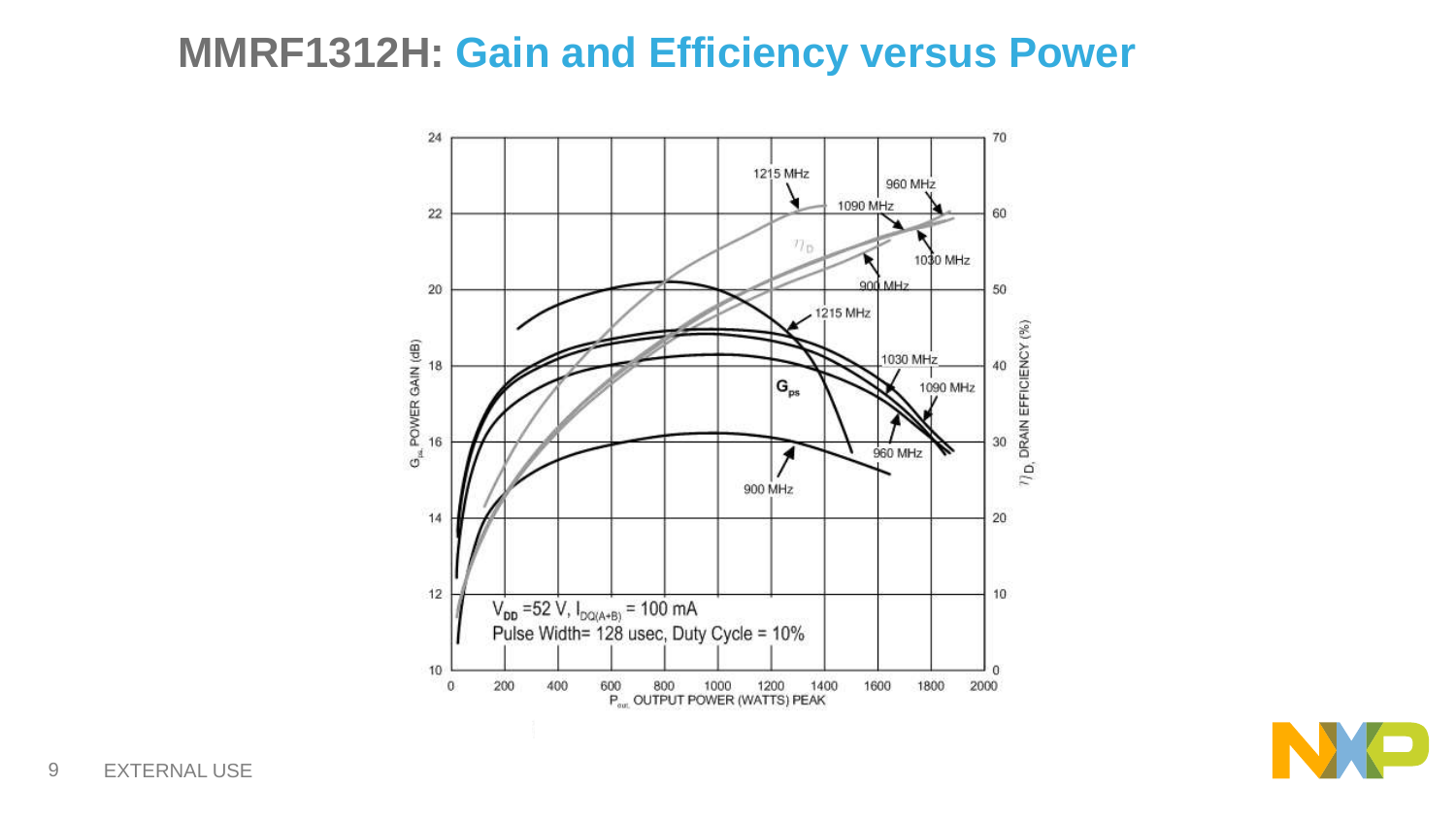#### **MMRF1312H: Power and Efficiency versus Frequency**



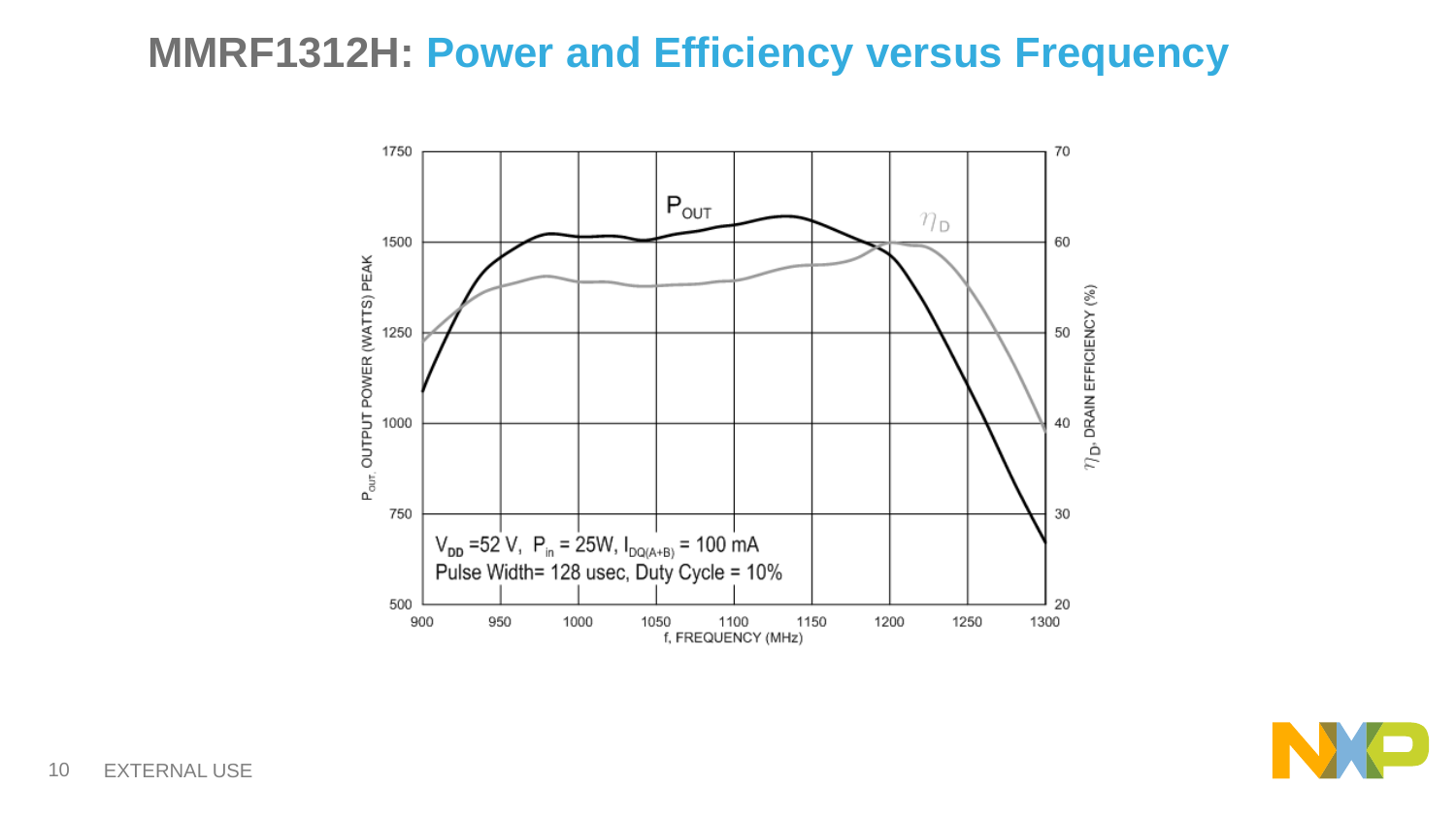## **MMRF1314H: 1000 W Peak – L-Band Transistor**



- High power 1000 W Peak across 1200 to 1400 MHz in one circuit
	- Gain: 15.5 dB @ 1200–1400 MHz, Drain Efficiency: 46.5%
- Housed in NI-1230 air-cavity ceramic package
- High Ruggedness: > 20:1 VSWR
- Product Longevity Program: warranted availability until 2030
- •Typical Applications
	- High power L-Band radar applications



- **Available Reference Circuits:**
- 1400 MHz
- 2. 1200-1400 MHz

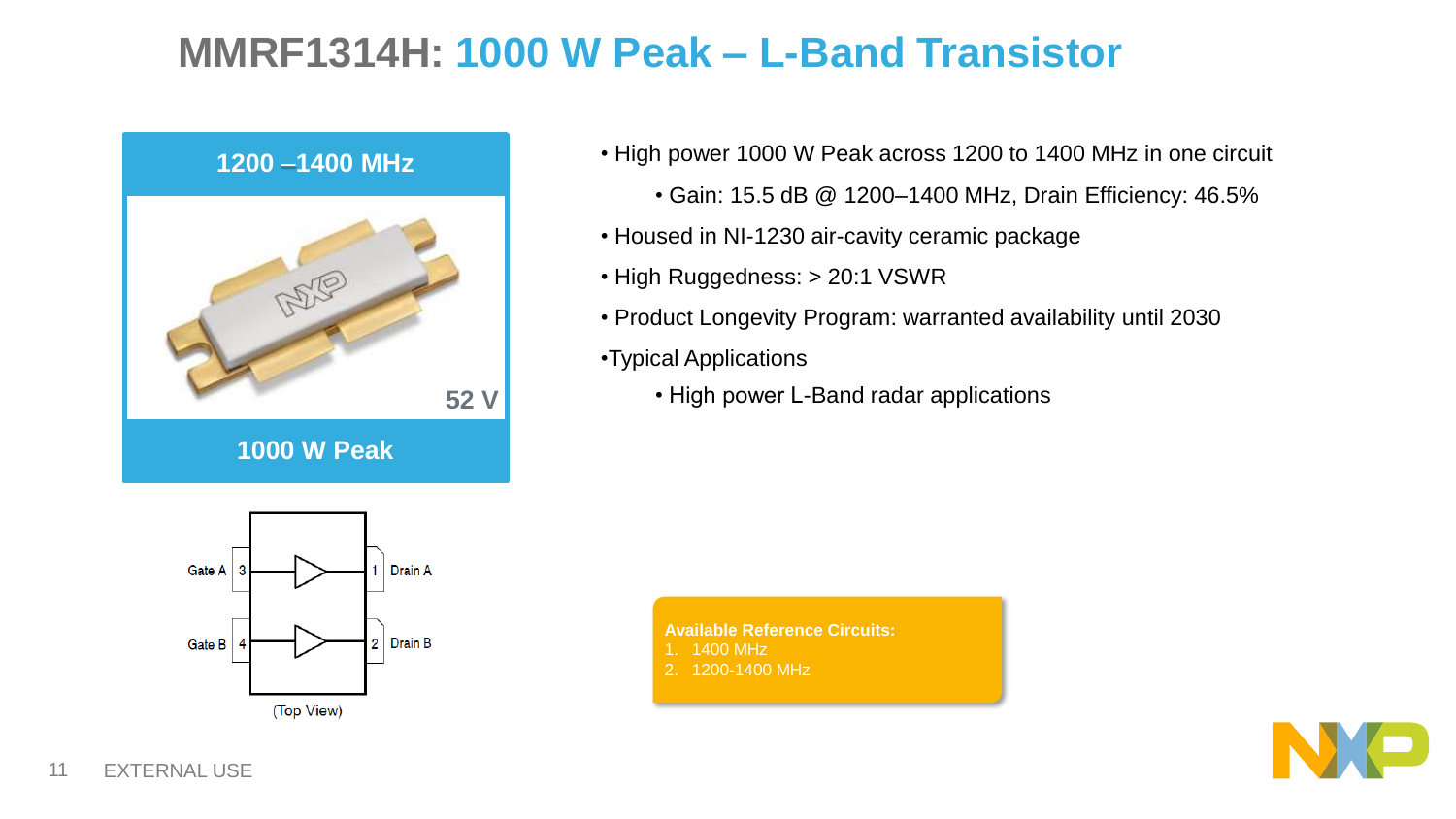#### **MMRF1314H: Featured Device**

#### **Features**

- Internally input and output matched for broadband operation and ease of use
- Device can be used in a single-ended, push-pull or quadrature configuration
- High ruggedness, handles > 20:1 VSWR
- Integrated ESD protection with greater negative voltage range for improved Class C operation and gate voltage pulsing
- Characterized with series equivalent large-signal impedance parameters

#### **Competitive Advantages**

- Device in NXP 15 year Product Longevity Program
- Able to replace multiple RF amplifiers with one wideband PA
- Application circuit support
- Dedicated RF Military team
- Availability: Device is in production as eared, earless and gull winged. Orderable part number is MMRF1314HR5.

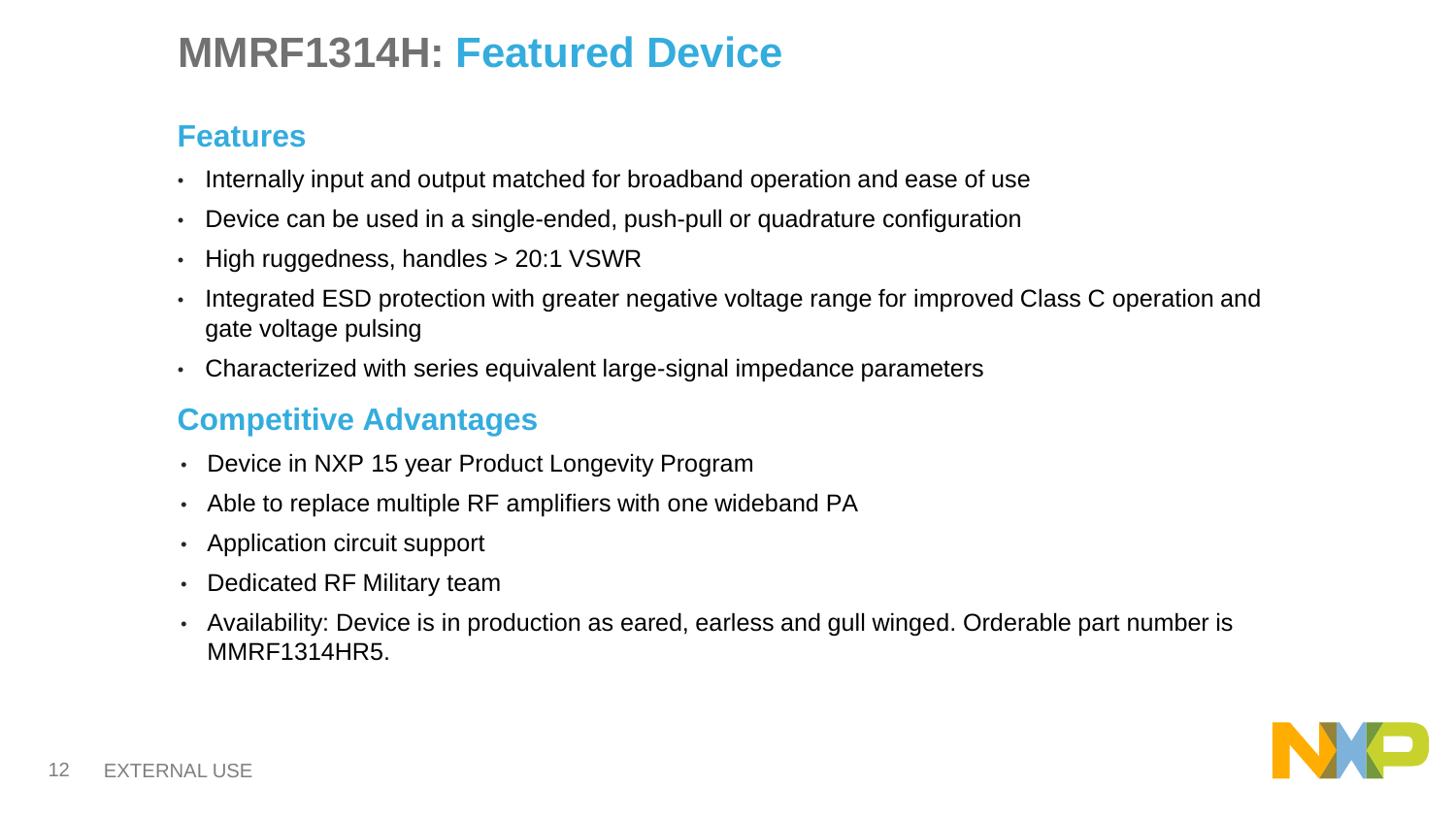## **MMRF1314H Applications Circuit: 1200 to 1400 MHz**



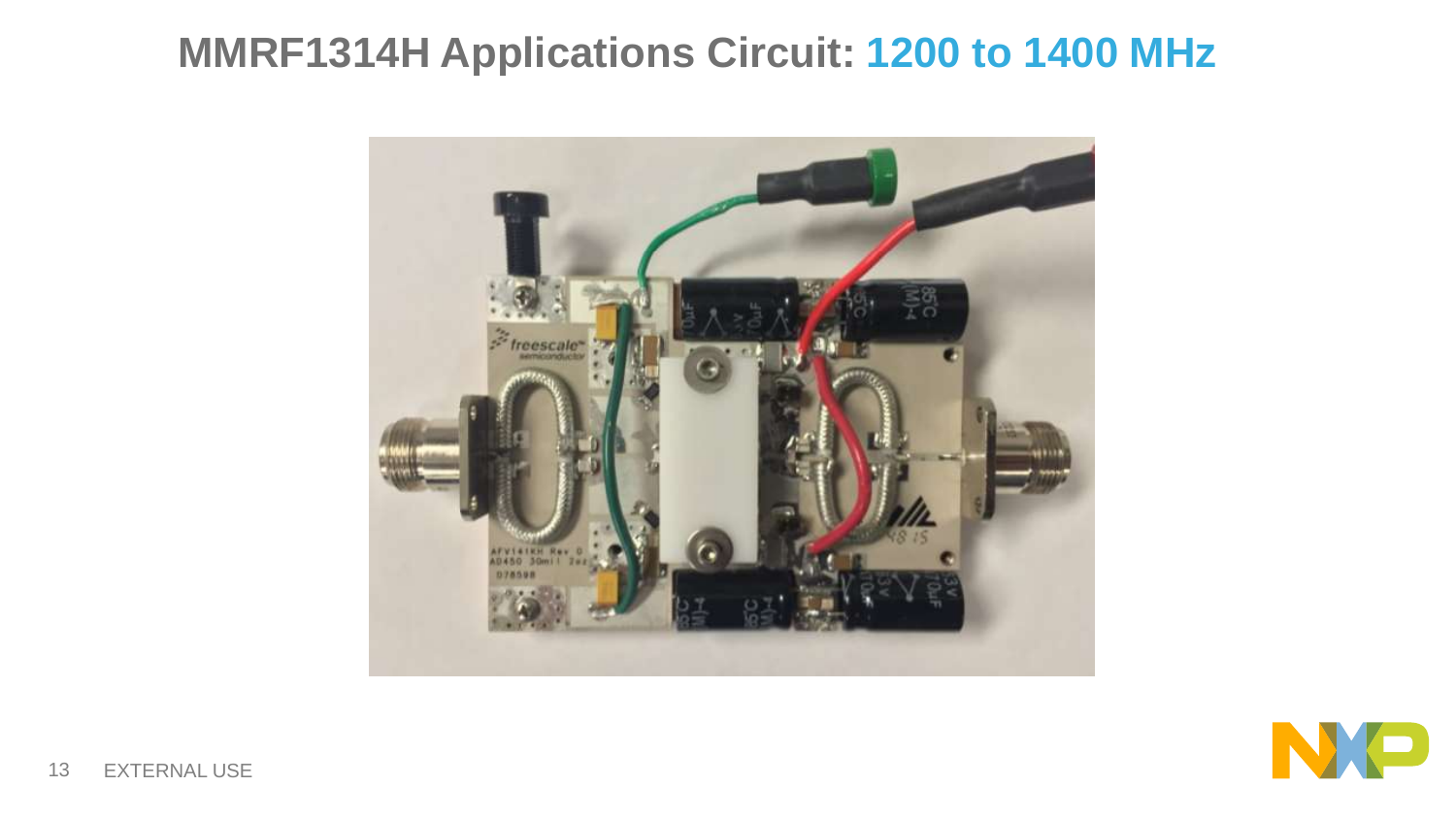#### **MMRF1314H: Gain, Efficiency and IRL versus Frequency**



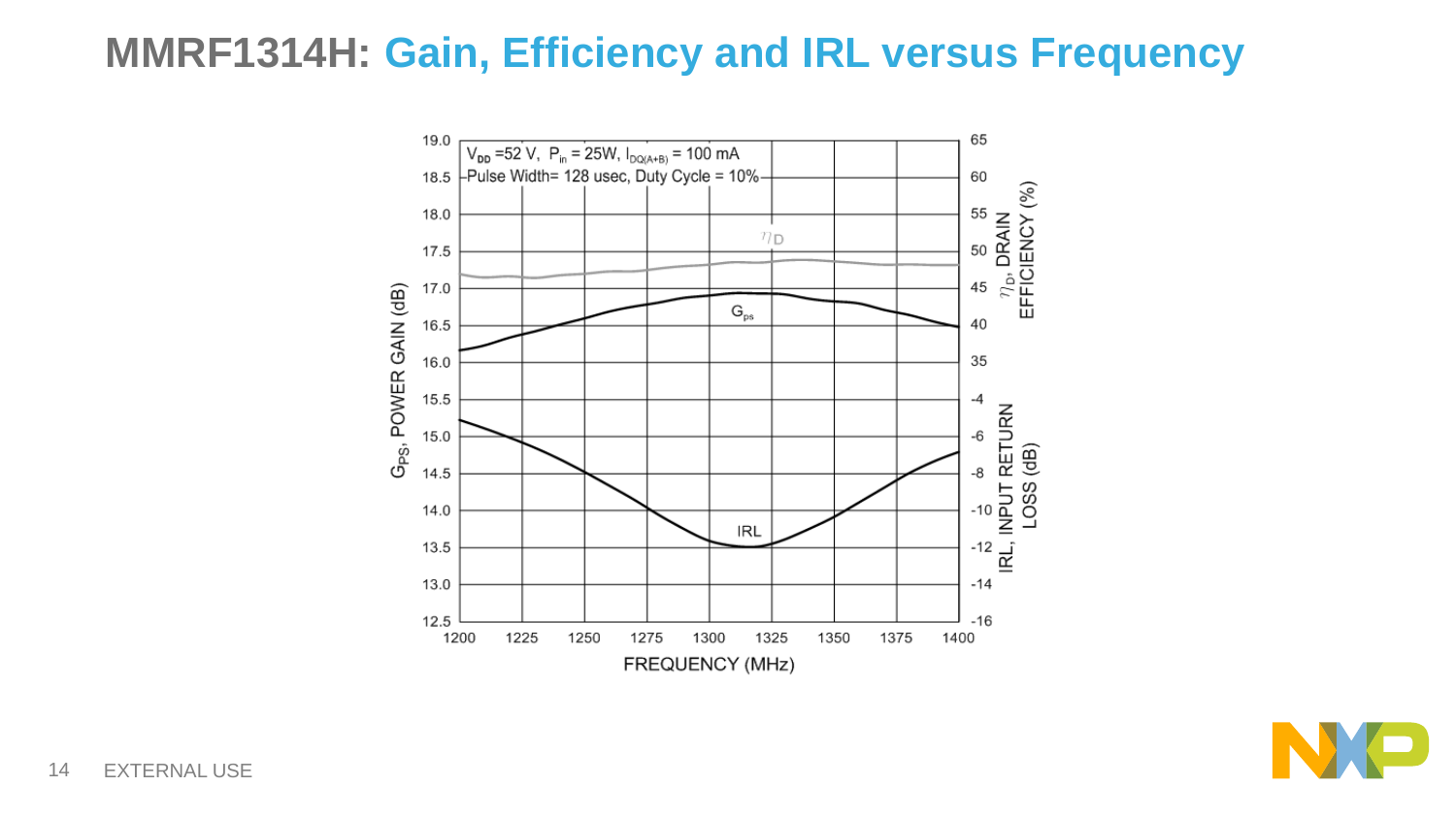#### **MMRF1314H: Power and Efficiency versus Frequency**



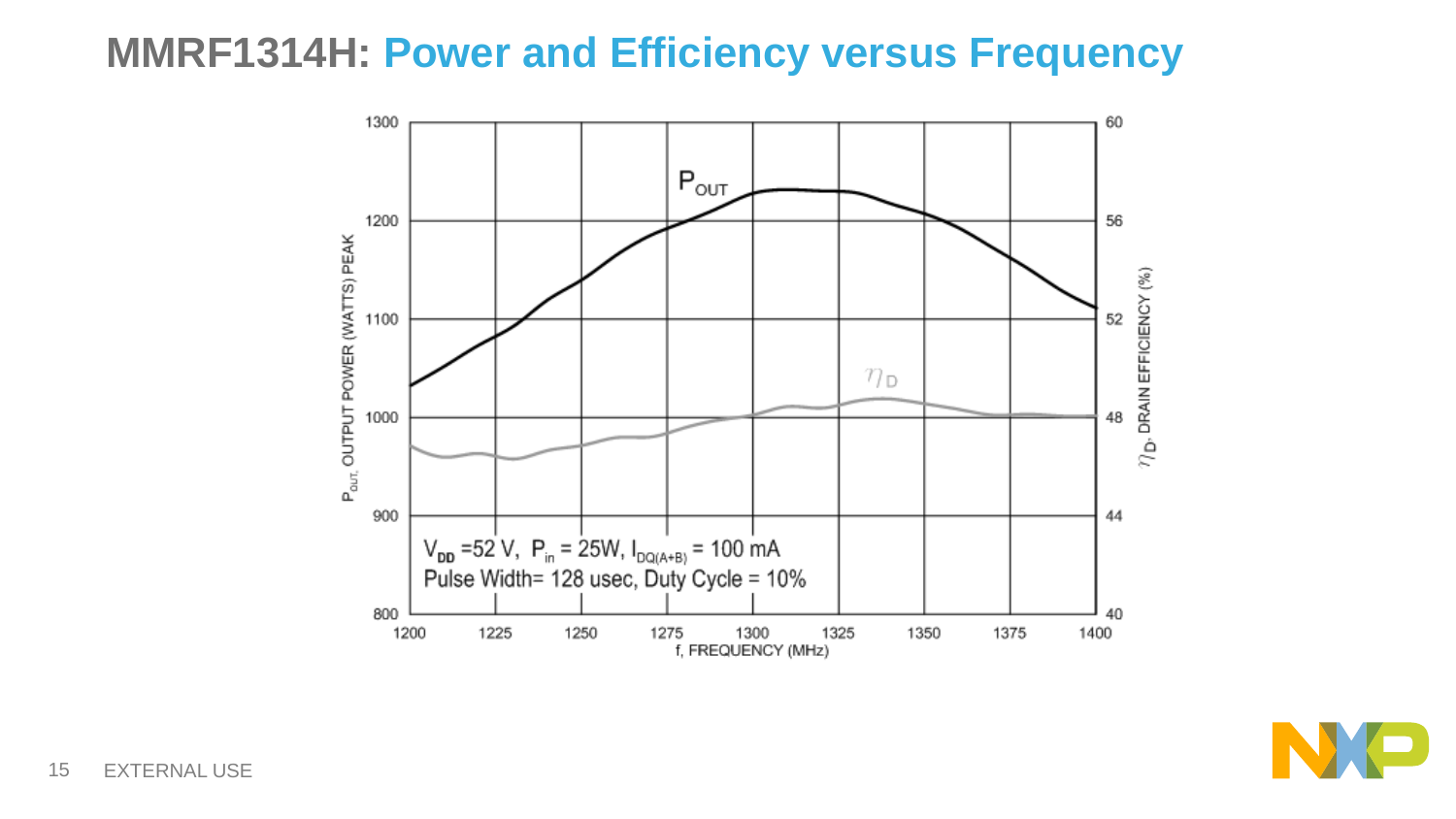#### **MMRF1314H: Gain and Efficiency versus Power**



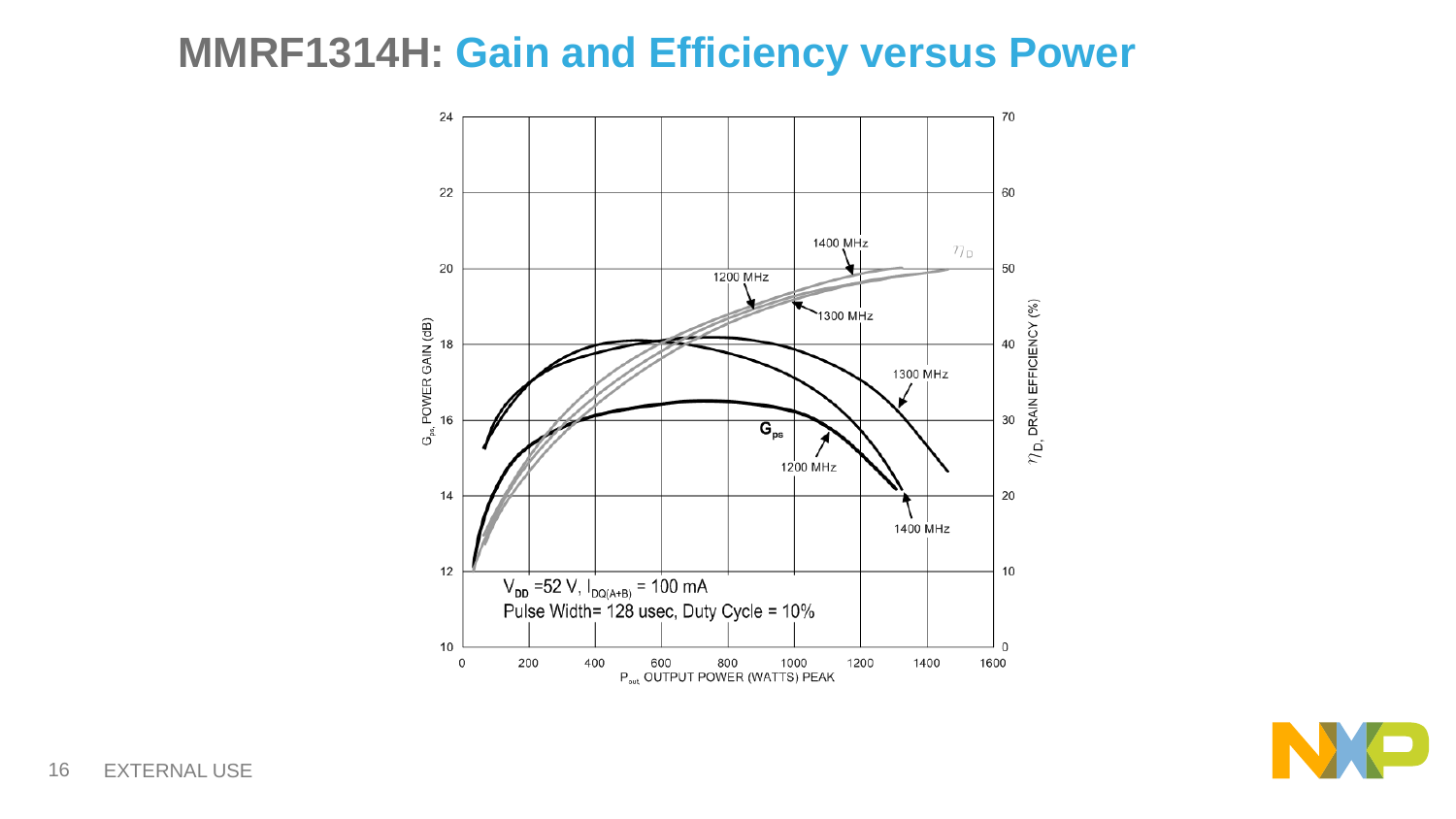## **MMRF1317H: 1500 W Peak – IFF Transistor**



• High power 1500 W Peak @ P3dB

- Gain: 18.9 dB @ 1030 MHz, Drain Efficiency: 56%
- Housed in NI-1230 air-cavity ceramic package
- High Ruggedness: > 10:1 VSWR
- Product Longevity Program: warranted availability until 2030
- •Typical Applications
	- Defense and commercial pulse applications, such as IFF and secondary surveillance radars



**Available Reference Circuit:** 1. 1030 to 1090 MHz

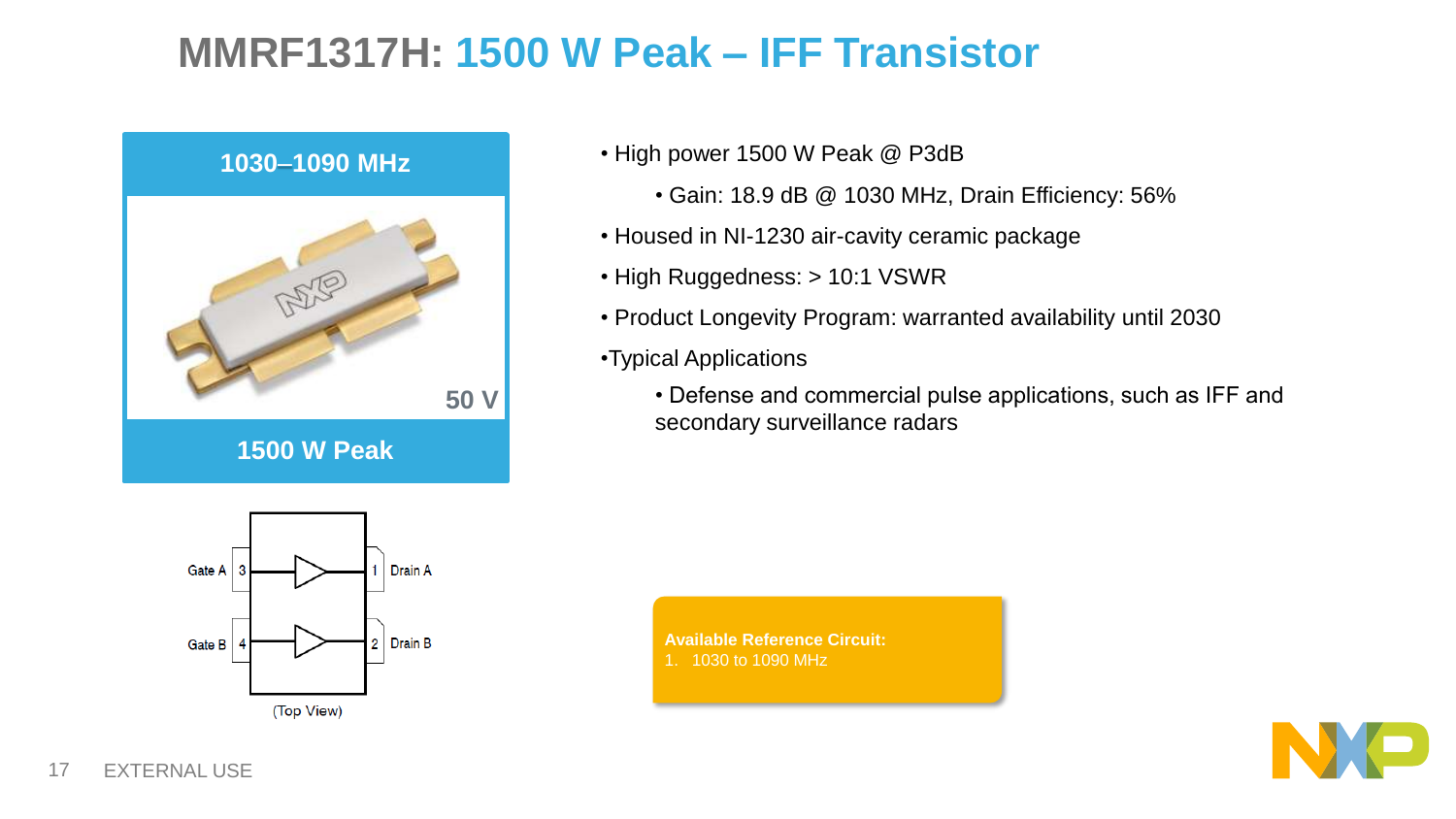## **MMRF1317H: Featured Device**

#### **Features**

- Internally input and output matched for broadband operation and ease of use
- Device can be used in a single-ended, push-pull or quadrature configuration
- High ruggedness, handles > 10:1 VSWR
- Integrated ESD protection with greater negative voltage range for improved Class C operation and gate voltage pulsing
- Characterized with series equivalent large-signal impedance parameters

#### **Competitive Advantages**

- Device in NXP 15 year Product Longevity Program
- Able to replace multiple RF amplifiers with one wideband PA
- Application circuit support
- Dedicated RF Military team
- Availability: Device is in production as eared, earless and gull winged. Orderable part number is MMRF1317HR5.

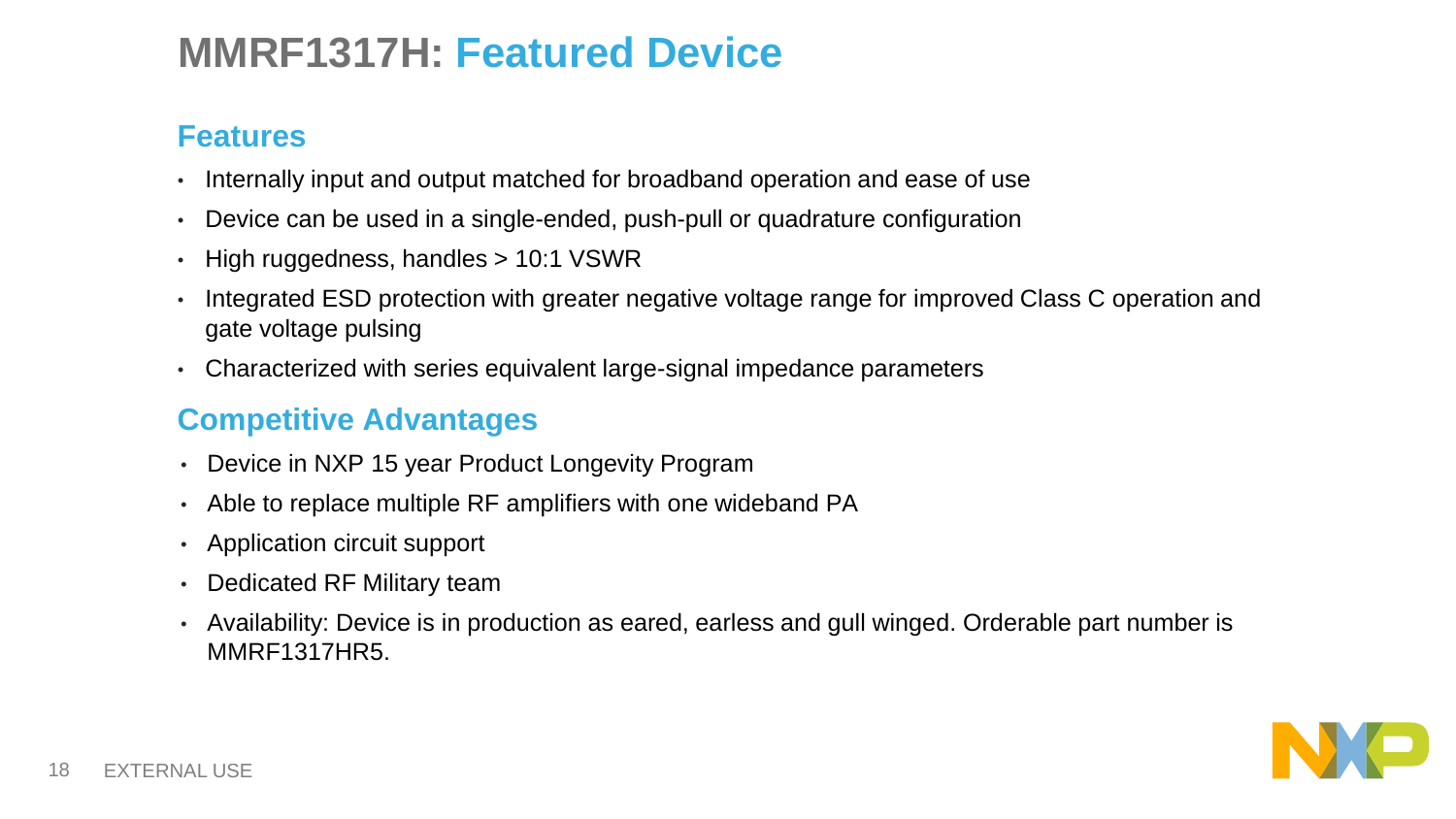## **MMRF1317H Applications Circuit: 1030 to 1090 MHz**



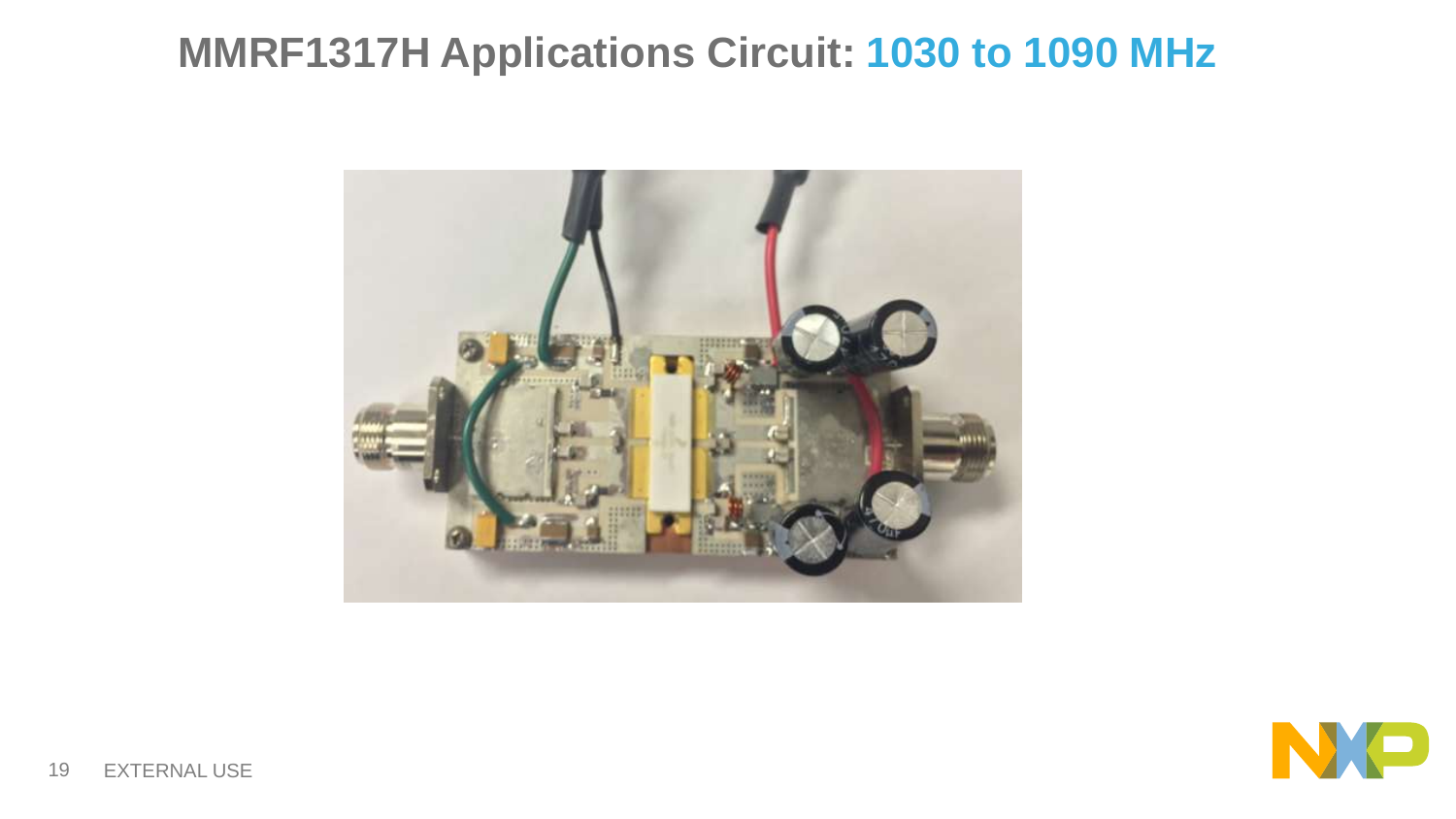#### **MMRF1317H: Gain and Efficiency versus Power**